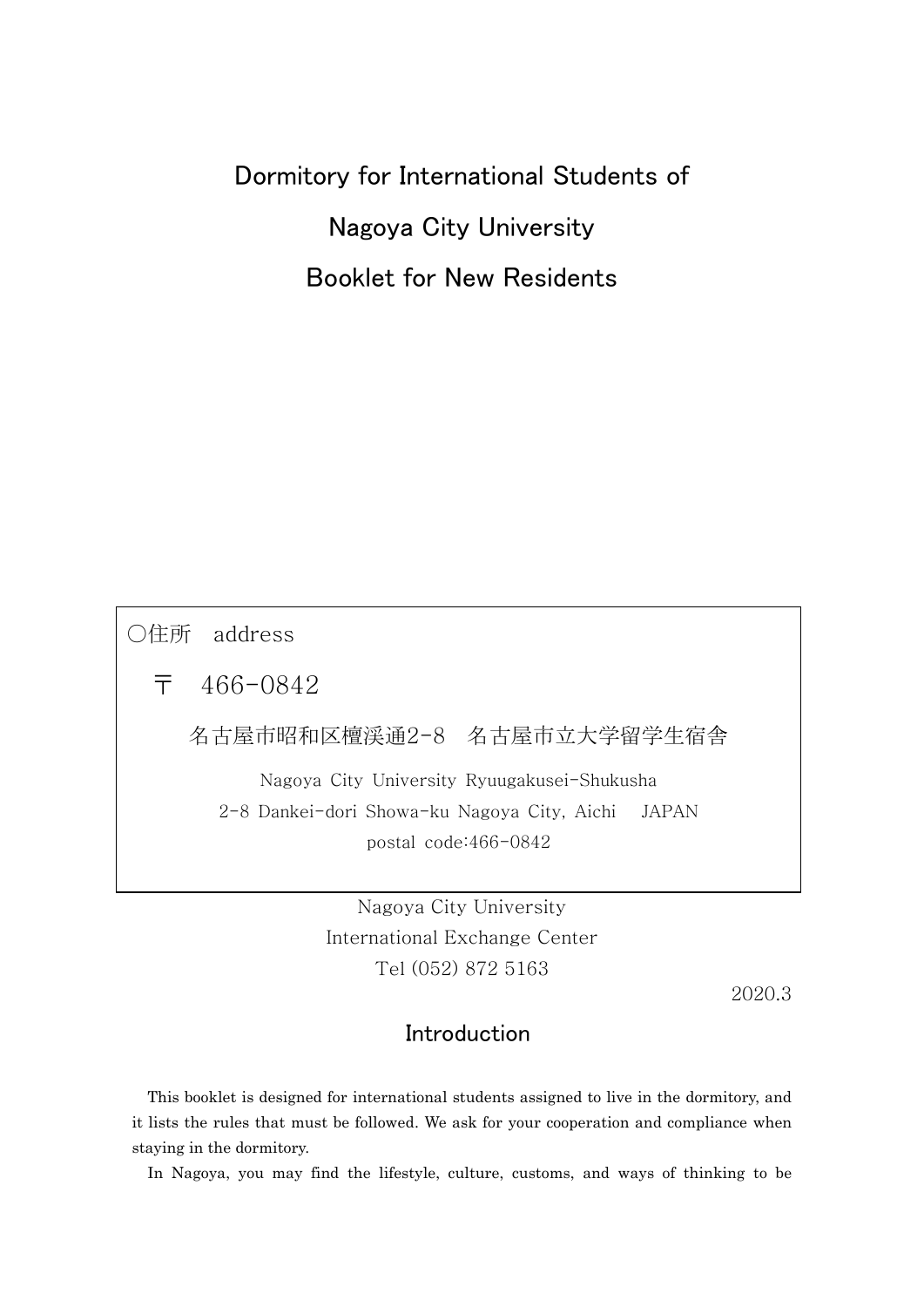somewhat different from those of your home country. It is sometimes difficult to adapt oneself to a new environment, especially for international students who have only been in Japan for a short while.

It is necessary to cooperate with other fellow international students to live in this dormitory, and this booklet explains how.

Please read through this booklet carefully and follow all the rules that are mentioned. Once you leave this dormitory, the next group of international students will take over your rooms. Please use all the facilities with care and comply with the regulations so that the new international students will be able to follow in the footsteps of your good behavior.

If you have any concerns or need help with anything, please feel free to contact the supervisor/advisor for a consultation. You are also welcome to visit the International Exchange Center.

#### **Contents**

| 1. Procedure for Moving in |  |
|----------------------------|--|
| 2. Expenses and Payments   |  |

Page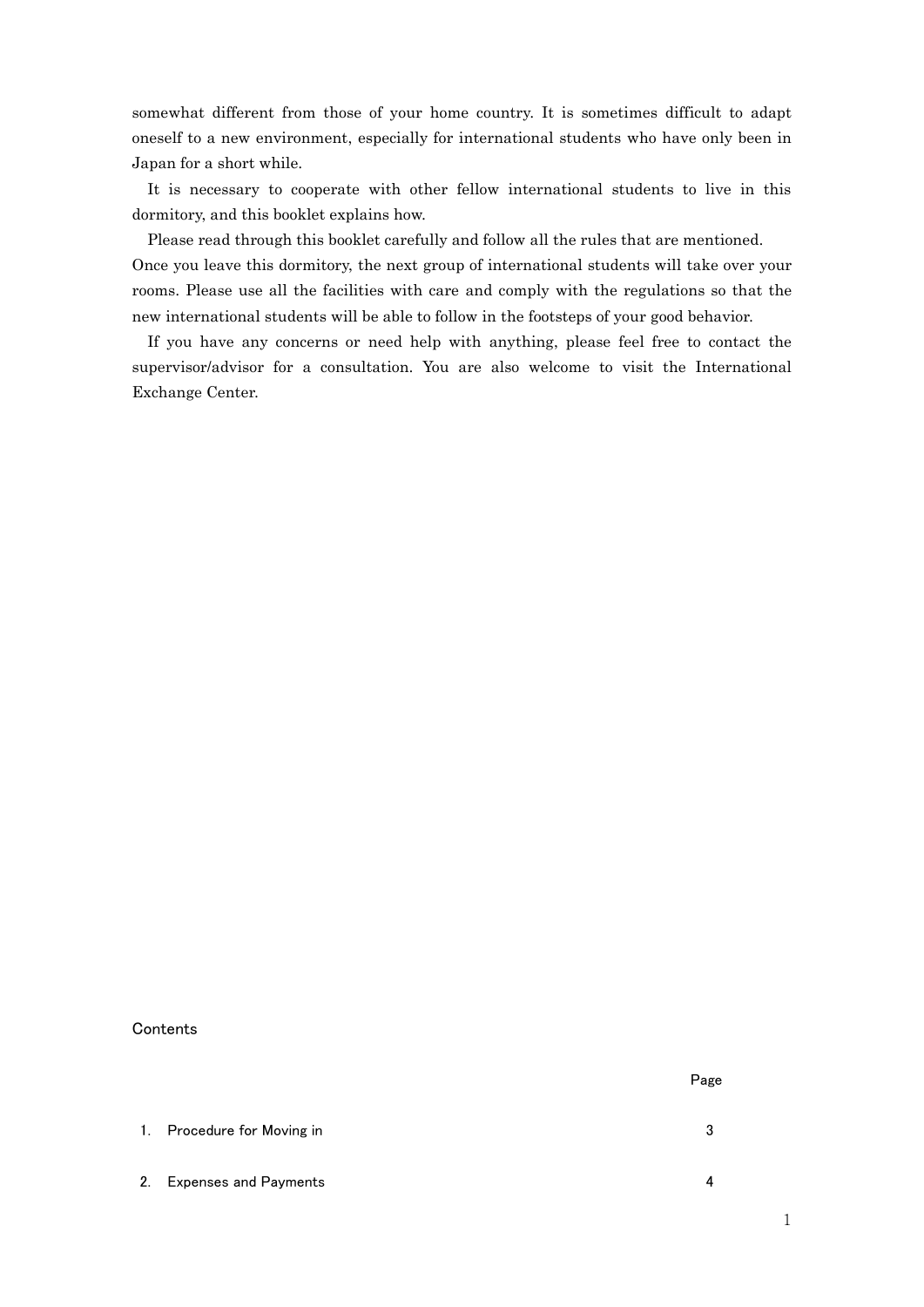|                | 3. Rules & Regulations / Expulsion                     | 4  |
|----------------|--------------------------------------------------------|----|
| 4.             | Guidance for using the rooms and life in the dormitory | 6  |
| 5 <sub>1</sub> | Procedure for Moving out                               | 8  |
| 6.             | Duration of residence                                  | 9  |
|                | 7. Garbage Collection Day                              | 10 |
| 8.             | Emergency Place around Dorm                            | 11 |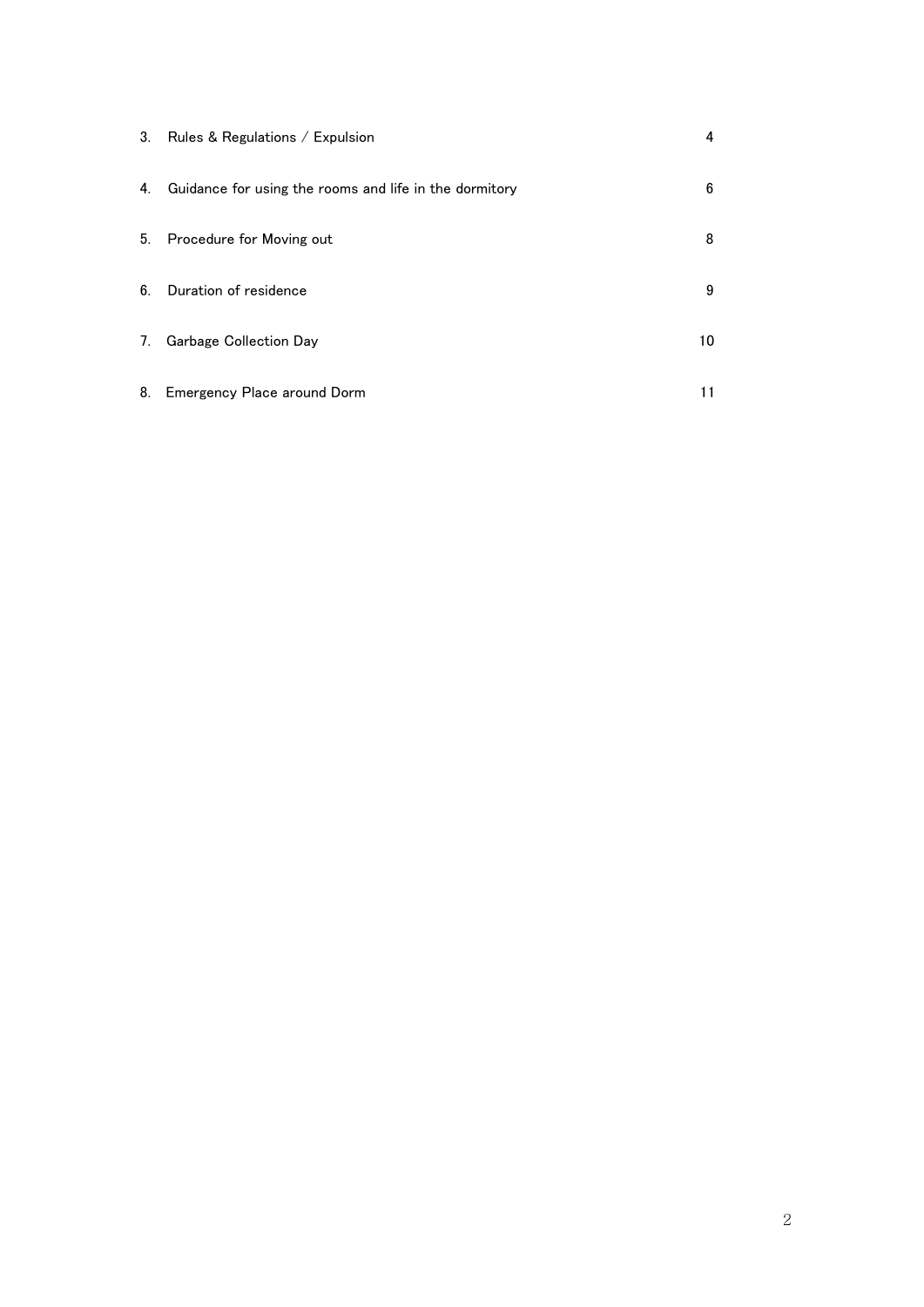# 1. Procedure for Moving in

#### (1) Moving in to the residence:

After you have been accepted as a resident, we will ask you when you are going to move in. We will try to make arrangements for the date you request, so please move in on the date you requested. If you change for some reason, please make sure to contact us beforehand. If you change without any notice, permission for your residence may be withdrawn.

#### (2) Things to submit

Once you have moved into the dormitory, please submit the 'Written contract form & declaration form', the 'Room check-list', the 'Rental agreement regarding dormitory key' and the 'Application for parking space at NCU dormitory' to the International Exchange Center as soon as possible. Please inform us clearly of any faults in your room at the time of submission. After the room inspection, the International Exchange Center will repair any damages and deal with anything else as necessary.

Please be advised that you will be asked to pay for the loss of equipment or cause of any damages to the facilities regardless of whether it was done intentionally or through negligence.

# (3) Use of Electricity and Gas

Regarding the use of electricity and gas, the dormitory manager contacts each company directly and signs a contract.

| Electricity – Chubu Electricity (in Atsuta) | Tel (0120) 985 710 |
|---------------------------------------------|--------------------|
| Gas – Toho Gas (in Hoshigaoka)              | Tel (052) 781 6131 |

# (4) Registration etc.

#### Go to the Showa Ward Office to give notification of your address.

If you have moved within Japan, you need to turn in a "Notification of Moving-out" at your previous city hall, and then submit a "Notification of Moving-in" to the Showa Ward Office. You must also send a change of address form to the Post Office to forward all your postal mail.

#### Showa Ward Office: 3-19 Ayuchi-dori, Showa-ku Tel (052) 731 1511

#### 2. Expenses and Payments

#### (1) Room rental fees

You will be given a rental invoice every month. Please pay your monthly rent by the last day of each month. However, the fees for December must be paid by the 30th (in the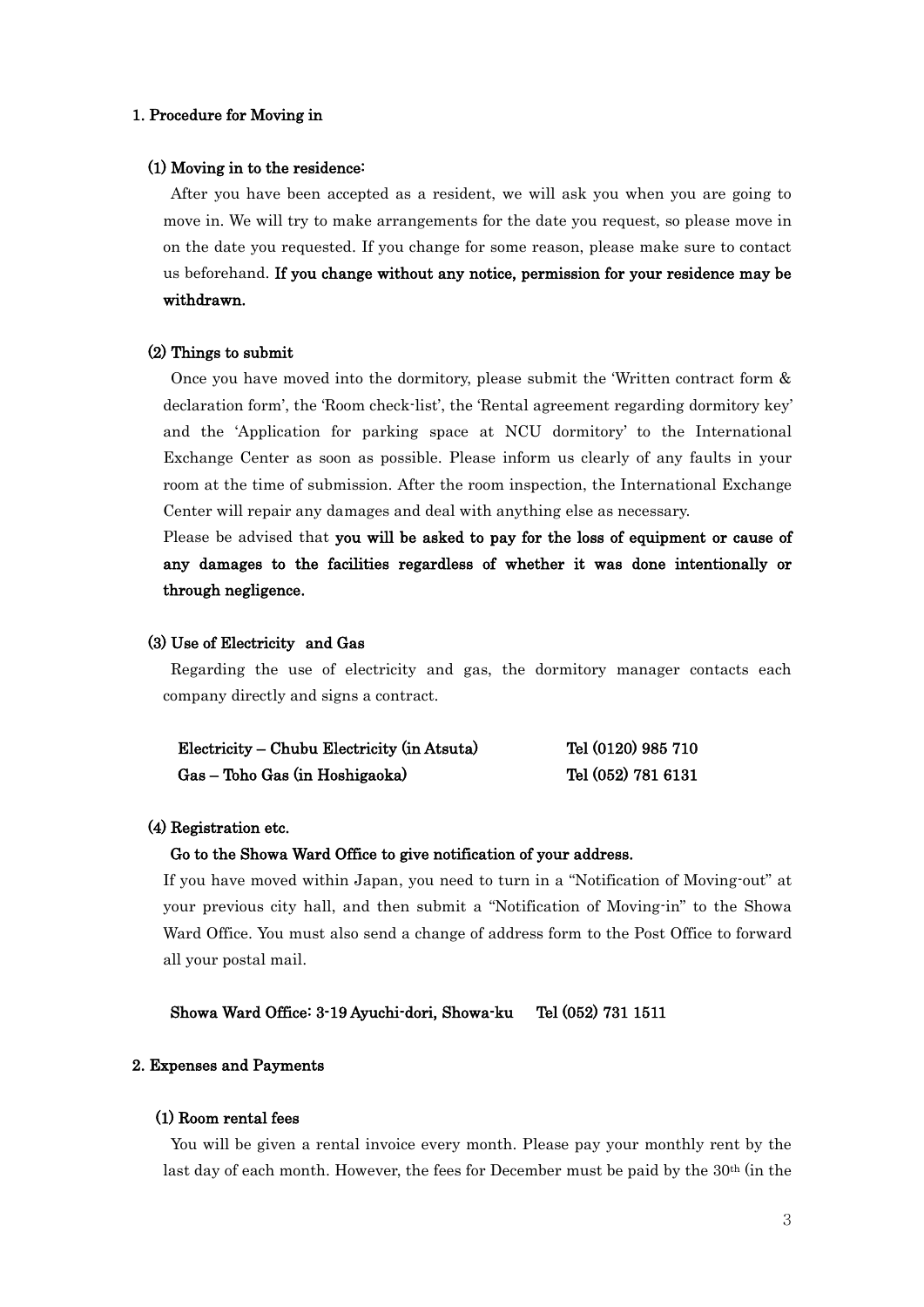case of a national holiday, payments should be made by the last weekday before this date) at the Bank of Tokyo-Mitsubishi UFJ. We ask that you not pay via ATM because we cannot confirm the name of who paid.

#### (2) Common service fees (including water fees)

You will receive a payment envelope with a room rental invoice from the manager every month. You need to come to the International Exchange Center to pay your common service fees using the envelope. Please pay your common service fees by the last day of each month, but the fees for December must be paid by the 28<sup>th</sup> (in the case of a national holiday, payments should be made by the last weekday before this date) at the International Exchange Center.

# (3) Electricity and gas charges

Please make payments for electricity and gas charges on your own according to the payment invoice sent by each of these companies. We recommend that you pay using the direct debit system from your bank account in order to prevent you from forgetting to pay.

#### Electricity and gas services will be stopped if no payments are made.

#### 3. Rules &Regulations / Expulsion

Although rooms are designed as private rooms, there are rules which must be followed when living as a group in this dormitory. We expect you to be cooperative in following the rules mentioned below.

#### (1) Rules

- ① No visitors (including family members or friends) are allowed to stay overnight in the dormitory. Visitors are permitted to visit between 9:00 a.m. and 9:00 p.m. They must leave when this time ends. They will be banned from entering the dormitory if they do not comply with the regulations.
- ② Smoking in the dormitory is strictly prohibited. Please DO NOT smoke. Smoking around the dormitory is also prohibited due to consideration for the neighbors.
- ③ To prevent accidents and for sanitation purposes, please make every effort to maintain a pleasant environment within the dormitory.

In Nagoya, detailed sorting is necessary when disposing of garbage. You need to buy the plastic bags designated by Nagoya City and dispose your garbage by sorting it into different types of waste that have designated dates and times for disposal. You may need to pay to dispose of garbage depending on the type of garbage. **Please**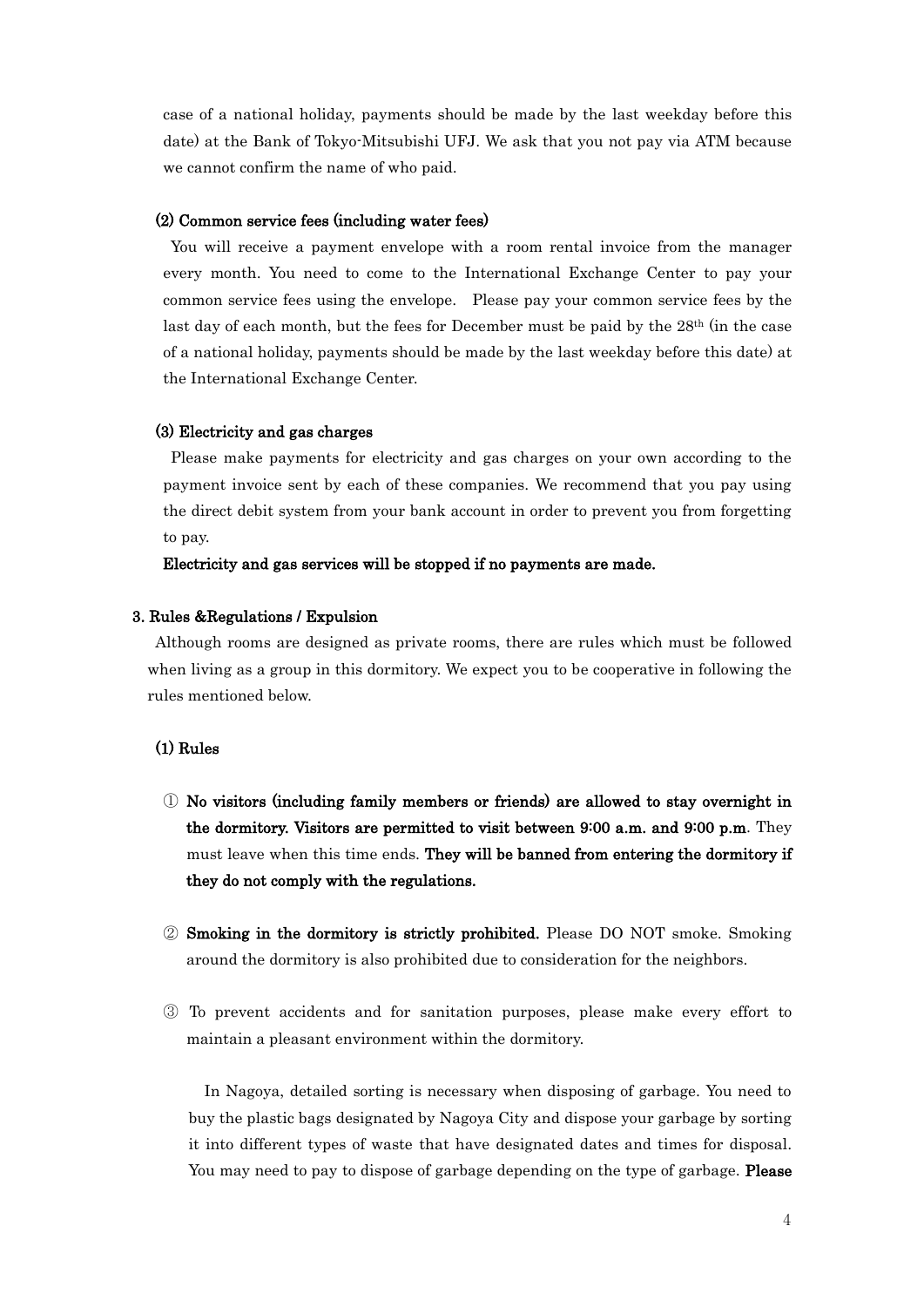sort your garbage properly and make sure to put it out on the designated date at the designated dumping site. Please write your room number on your garbage bag. For details, please refer to the 'Guide for Sorting Recyclables and Garbage' which we handed to you with this booklet. If you are still not sure how to sort your garbage, you may ask for help from the manager or adviser.

- ④Please use the equipment, facilities etc. with care and do not make any changes or alterations to anything without permission. Otherwise you will be asked to pay for anything that needs to be restored to its original condition.
- ⑤ Do not bring any dangerous items into the dormitory and do not make loud noises or perform any actions which may bother the other students in the dormitory or the neighbors nearby.
- ⑥ Do not lend your room to anybody else or use your room for any purpose other than residing in.
- ⑦ You are not allowed to post any notices inside the building without permission.
- ⑧ Do not participate in political activities, religious activities or any money-making businesses inside the dormitory.
- ⑨ You are not to keep pets (animals/ birds) in the dormitory.
- ⑩ You are not to place/leave anything in the corridors, stairs, emergency exit areas or outside your room without permission.
- ⑪ You are not to bring cars or motorbikes to the dormitory. Even if you have borrowed them from your family/ friends, you are not to park them on the premises.

# (2) Expulsion

Please be advised that you may be expelled from the dormitory if you fall under any of the following.

- ① Failure to follow the aforementioned rules and no display of behavioral improvement after being warned
- ② Failure to pay rental fees etc. without an acceptable reason
- ③ Refusal to pay compensation for damages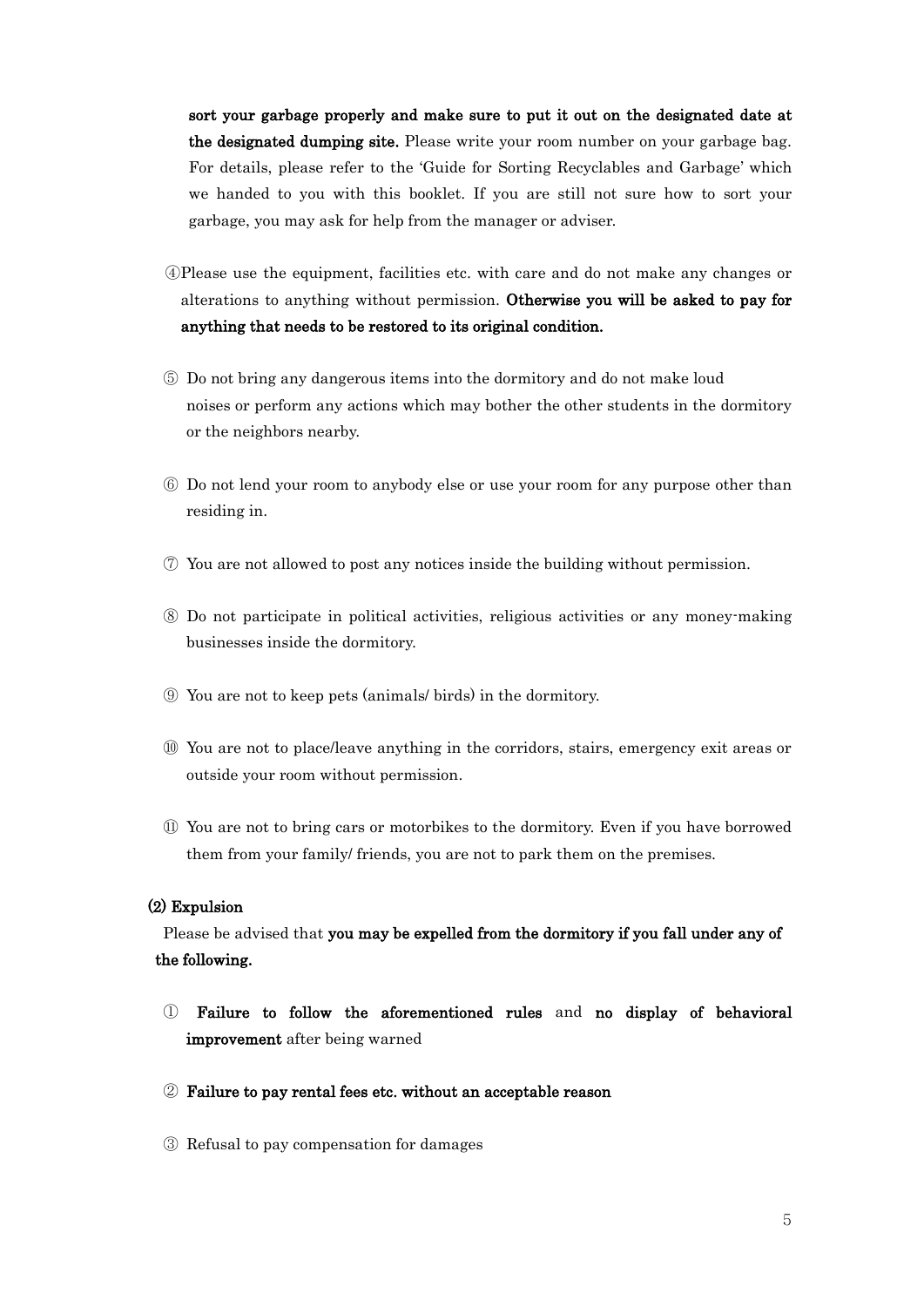- ④ Health condition that does not meet the residence requirements in respect to living with other students as a group
- ⑤ Deferral from the University for more than 3 months or becoming eligible to study abroad
- ⑥ Disqualification as a student of Nagoya City University

⑦ Occupancy in the dormitory by dishonest means, such as false statements in application

- ⑧ Disturbing the order of the dormitory system and misbehaving toward others
- ⑨ Any other grounds that the Director of the Student Affairs Division judges will cause difficulties in administrating the operation of the dormitory

#### 4. Guidance on using the rooms and life in the dormitory

#### ①Room Keys

Room keys are provided to you from the International Exchange Center, so please take good care of them. If lost, stolen or damaged, we will replace your keys, but you will be charged a fee for this service.

#### ②Entering the room

No shoes are allowed inside the room. Please remember to take off your shoes and leave them near the entrance when entering your room.

# ③Ventilation

The weather in Nagoya is very humid. Many things gather mold, especially during the rainy season in June, so please regularly leave the windows open for ventilation.

#### ④Water drain areas in the kitchen, toilet, bathroom etc. (drainage)

Do not drain any household waste, like leftover food waste or waste oil, etc., down the sink in the kitchen.

It could cause environmental pollution.

Do not flush anything except for toilet paper in the toilet. Paper tissue does not dissolve down the drain, so please be careful not to flush anything that cannot be dissolved in water into the drainage system.

Drainpipes are connected to every floor of the building. Once something that cannot be dissolved in water is flushed into the pipes, it will cause water to overflow and block the pipes, which will also create problems for other people. If you cause damage, you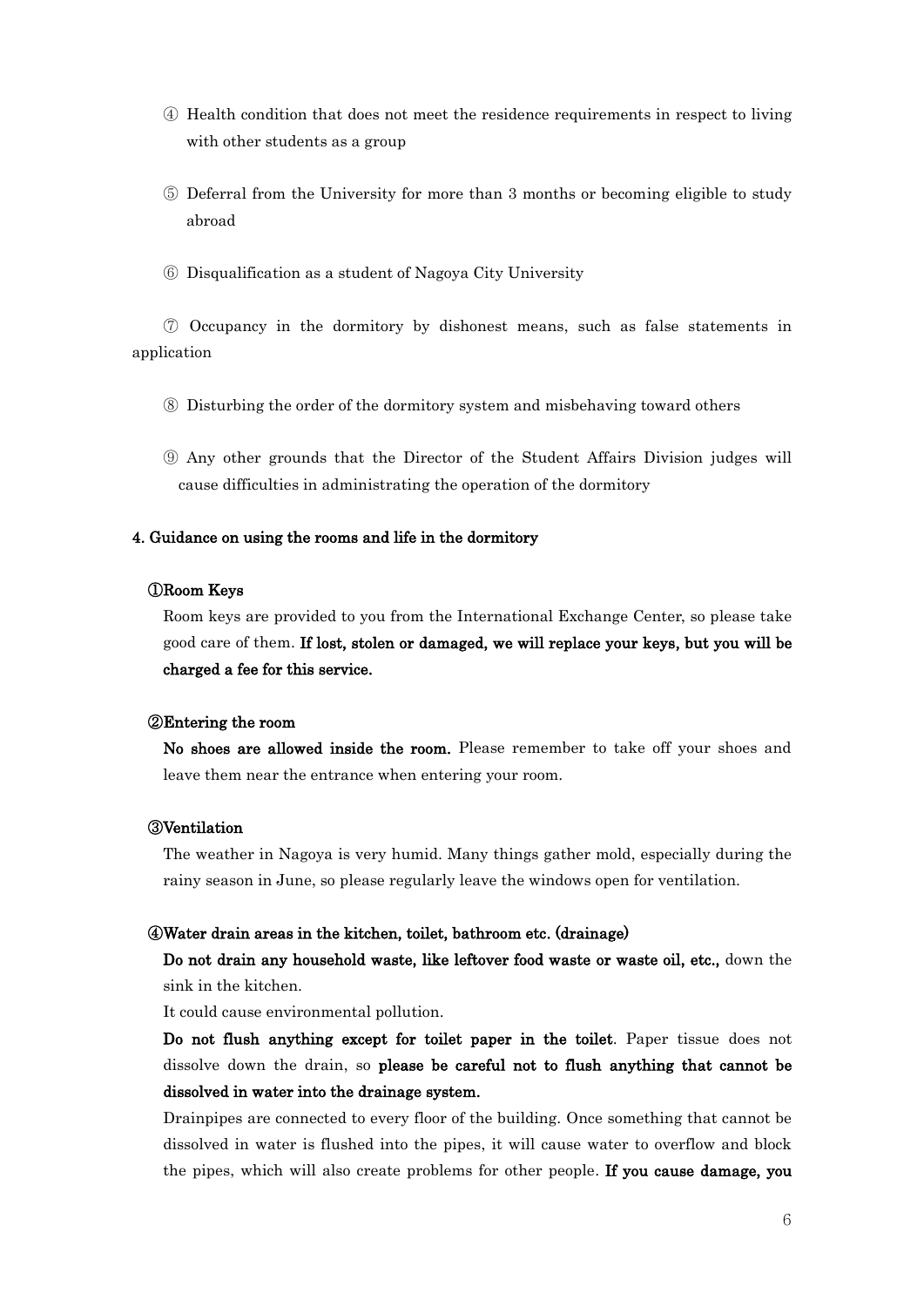will be liable for this damage and will be charged for all the necessary repairs. And please use an appropriate detergent when cleaning water drain areas.

#### ⑤Balcony

Do not use your balcony as a garbage dumping site or a storeroom. Please immediately remove anything that is unnecessary. When using water on the balcony, make sure not to spill it and bother others living on both sides of your room and those on lower floors.

#### ⑥Bicycles

If you have a bicycle, you need to submit an 'Application for a bicycle parking space at the NCU dormitory' to the International Exchange Center in advance, and you must put a parking sticker on your bicycle. You need to ask the manager to get the sticker. You need to provide your name, address and a bicycle key. When parking, please park neatly in the parking space provided. Do not park your bicycle in front of the entrance or anywhere near the dormitory. It may cause trouble for your neighbors.

#### ⑦Other equipment

If there has been any damage to the equipment since you moved into the dormitory, you will be asked to pay for it. Please use all the equipment with care.

# ⑧Other Problems etc.

Consult with the administrator or an adviser when you have any troubles while living in the dormitory. If you observe strangers inside the building, please notify the administrator immediately. In the unlikely event that your room gets robbed, report it to the administrator, the International Exchange Center and the police.

#### [Points of Contact]

International Exchange Center 9:00 a.m. to 17:00p.m. (Closed: Sat., Sun., national holidays) Tel: (052) 872-5163 E-mail: ryugaku@sec.nagoya-cu.ac.jp

Showa Police Station 5-11, Hiroji-dori, Showa-ku Tel: (052) 852-0110 In Case of Emergency (Police) Tel: Just dial 110 In Case of Emergency (Ambulance and Fire Dept.) Tel: Just dial 119

# ⑨Preparing for disaster

A fire prevention water bucket is provided in every room and a flash light with a builtin battery is also provided by the door. The fire prevention water bucket should be filled with water. Make sure to renew the water once a week.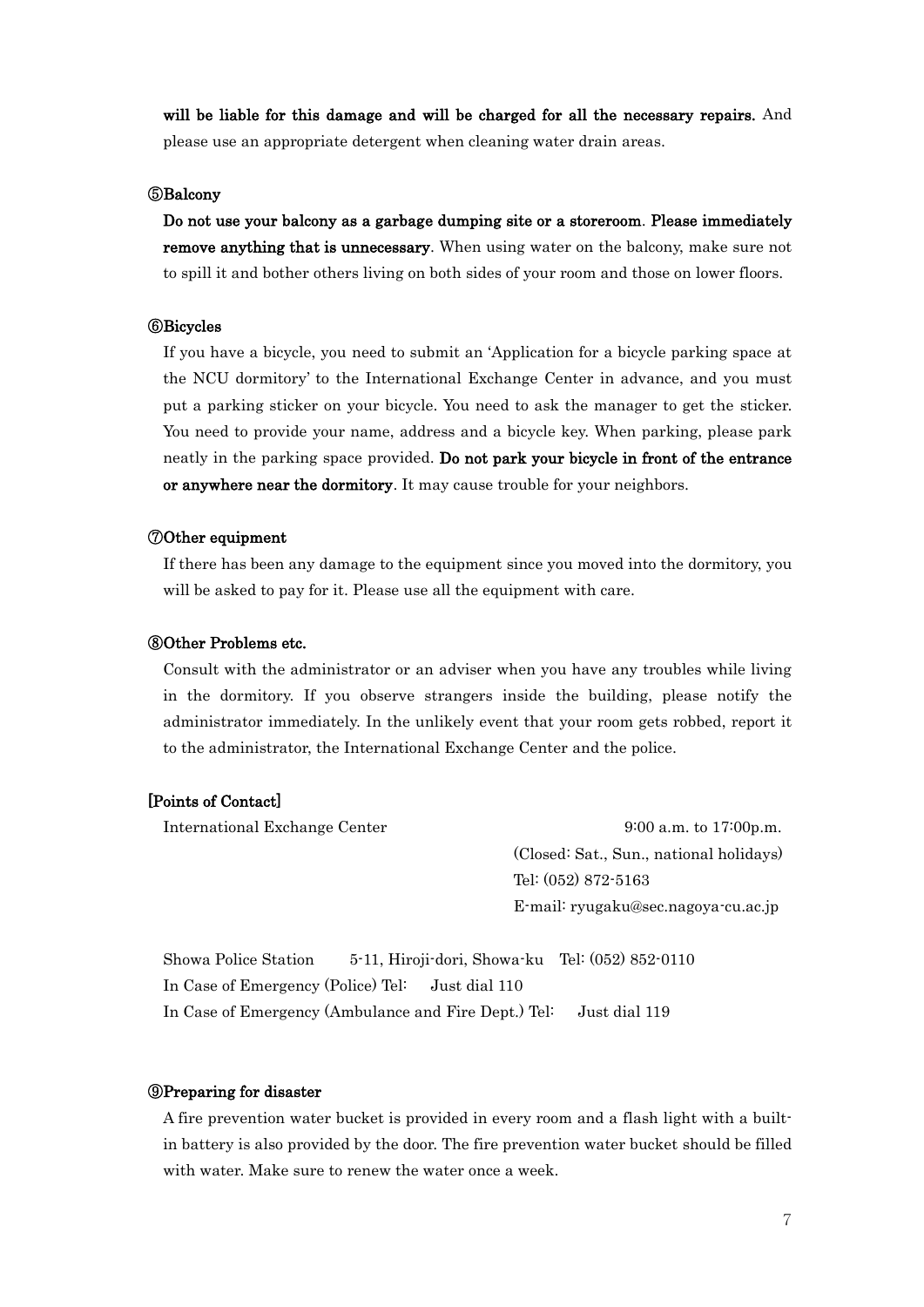#### **Fire**

Please pay extra attention when you use any fire and do not leave it unattended. Please keep flammable items away from equipment that produces fire. Do not leave anything in the hallway or on the balcony of the dormitory because it may cause a fire hazard and block the evacuation route.

# If you cause or find a fire, use the fire prevention water or the fire extinguisher to stop the fire and ask someone for help immediately. If it is possible, ring the fire alarm.

If you hear the fire alarm, check outside to see whether a fire is burning or not. If there is a fire, please call 119 for help. If flames spread up to the ceiling, please evacuate immediately instead of attempting to stop the fire. When you evacuate, alert the other students as well.

# Earthquake

Earthquakes frequently occur in Japan. When an earthquake occurs in the Tokai area, it is likely to be accompanied by strong shaking, especially in the Nagoya area. It is difficult to predict when an earthquake will happen, but with proper preparation, in case of emergency, it is possible to minimize the damage.

- ・Do not put heavy or solid objects in high places.
- ・Prepare emergency supplies, valuables, and the minimum requirements for everyday life.

If an earthquake occurs, protect yourself first. Do not dash out of the house because telephone poles, signboards, or window glass may fall on you.

- ・To protect your head, stay under a table or desk until the shaking stops.
- ・If you are using fire, the stovetop will turn off automatically.
- ・Confirm the safety of other students in the dormitory. If a massive earthquake hits, it is predicted that it may take time before any rescue by firefighters is available. Therefore, please do what you can to help those in need around you as much as possible.
- ・Power and water is likely to be cut off. If you cannot use any electricity due to the blackout, you can use the light ball placed at the entrance of each room as a flashlight. Water in the fire prevention water bucket can be used for washing and cleaning.
- ・If the dormitory has been destroyed and is unlivable, please evacuate to the nearest community shelter (Hiroji Elementary School).

#### 5. Procedure for Moving out

#### ①Notification of Leaving

If you are leaving the dormitory during the permitted period of residence approved by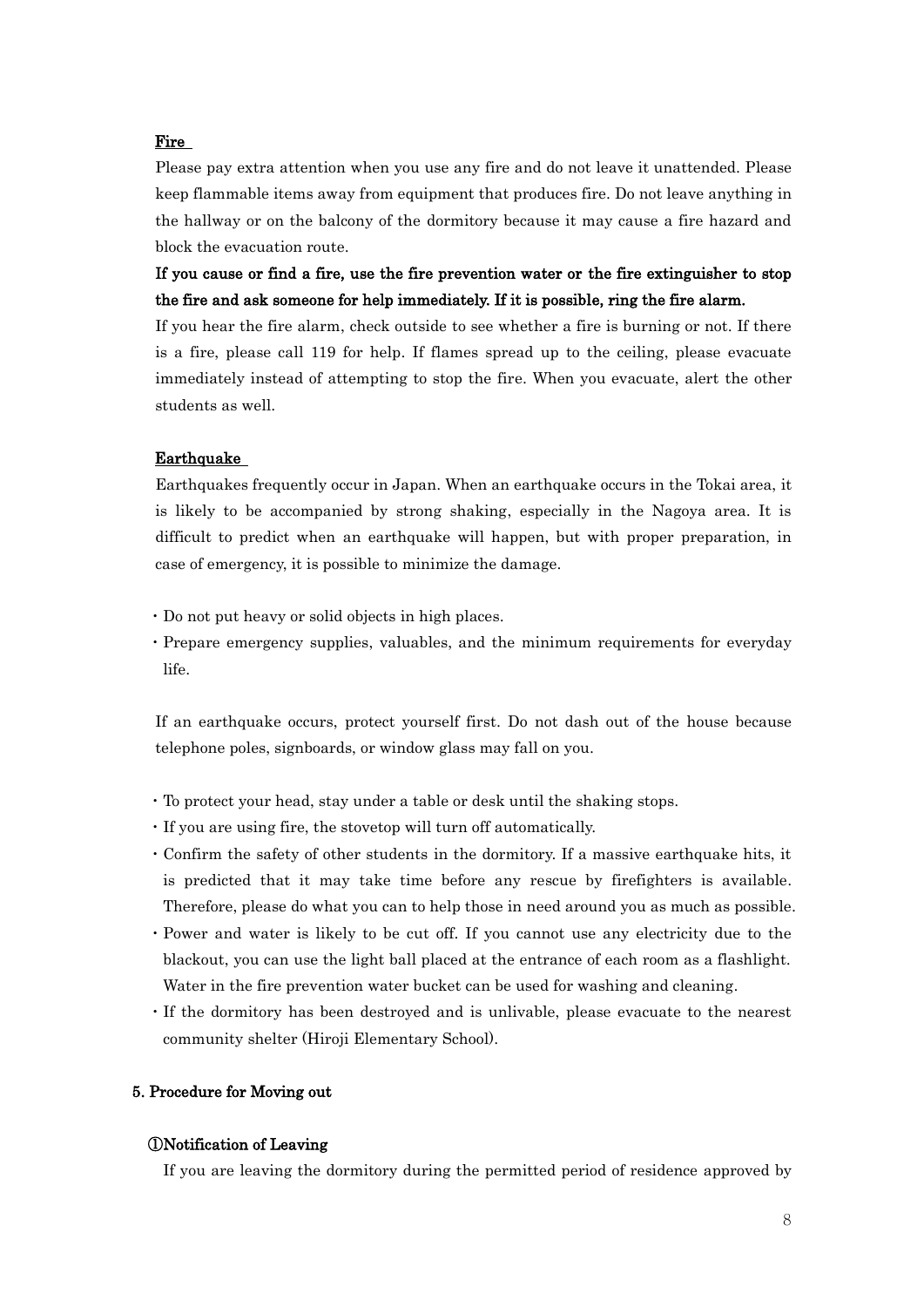the dormitory or according to the expiration of this approved period, please submit your 'Notification of Leaving' form to the International Exchange Center by the  $15<sup>th</sup>$  of the month before the month you are leaving. Rental room fees and common service fees for the final month are as follows.

| Days of stay     | Rental room fees               | Common service fees            |  |  |
|------------------|--------------------------------|--------------------------------|--|--|
| 15 days or fewer | Half of the final month's fees | Half of the final month's fees |  |  |
| 16 days or more  | Full amount                    | Full amount                    |  |  |

However, please be aware that if we do not receive your 'Notification of Leaving' form by the 15th of the month before the month you leave, you will be required to pay the rental fees and common service fees for that whole month.

#### ②Room Inspection

Before you move out of the dormitory, we will inspect your room. Once we receive your notification of leaving, we will notify you about the date of inspection. Make sure your room is in the same condition as it was when you first came into the dormitory (please clean up your room and repair any damage). If there is anything which must be fixed, you are going to be charged for all the expenses.

#### ③Returning Keys

Please return your room keys to the manager at the time of leaving. If we do not receive your room keys, we will conclude that you have lost the keys and request you to pay for replacements.

#### ④Other Procedures

Please contact the Electricity & Gas Companies and inform them about discontinuance of their services and arrange for your contract to last until the day after you leave (or the day you leave). Those who are returning to their home country straight afterwards have to pay all the fees before leaving for home.

Also, report your **change of address** at the Showa Ward Office as well as the new address you are moving to. You must send a postcard to the Post Office to forward your postal mail, so it will not cause any problems for the next international students who will move into the dormitory after you have left.

Please do not forget to inform the Faculty/Department office you belong to of your change of address.

# 6. Duration of residence

Students are only allowed to live in the dormitory until 15th March two years after moving in. However, graduating students are allowed to stay until the day after the graduation ceremony, but only if they apply to the International Exchange Center. Please consult with the International Exchange Center if you have any compelling reasons for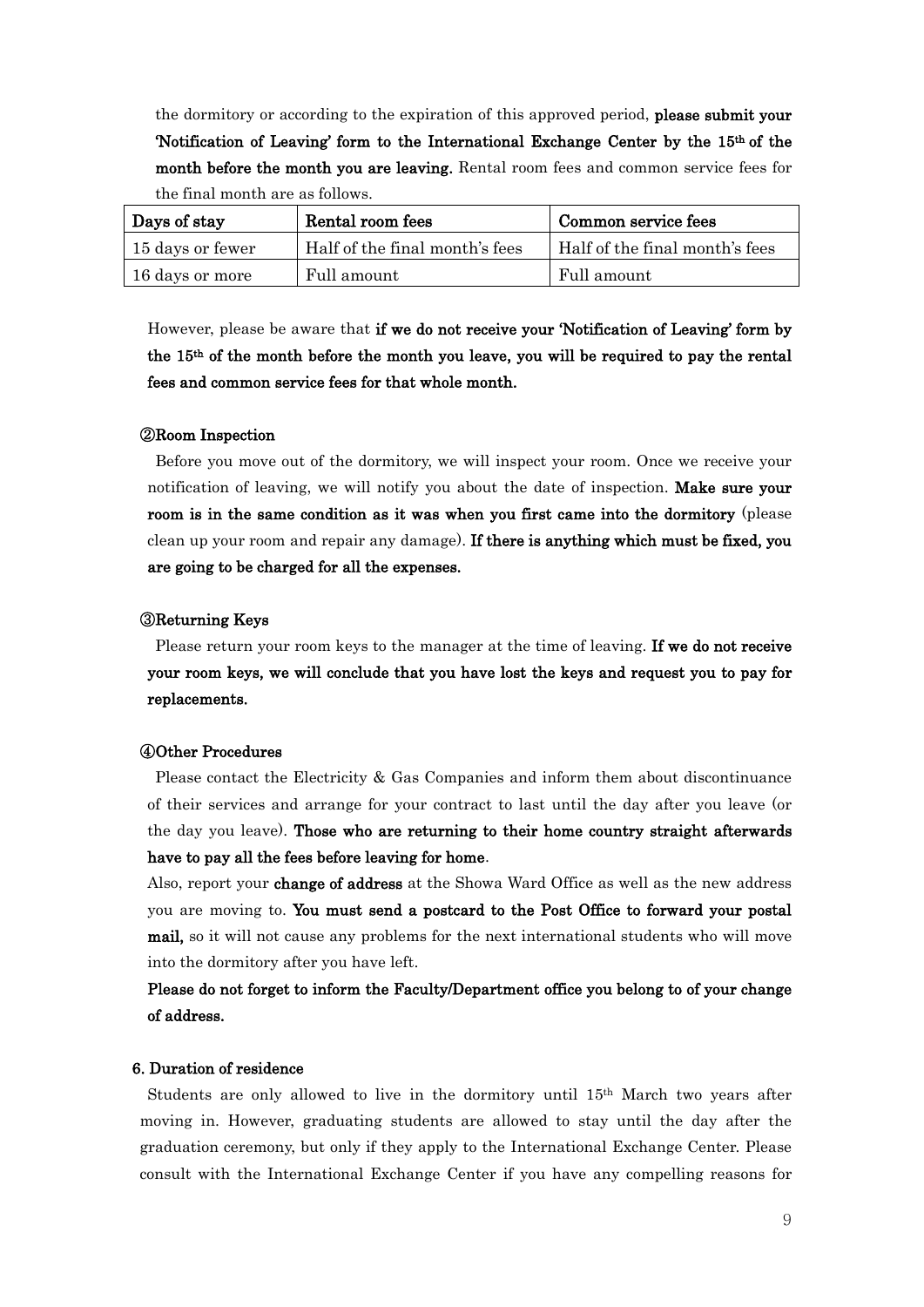staying longer than 2 years.

# Garbage Collection Day

|                 | Mon               | Tue             | Wed                  | Thurs | Fri                   |
|-----------------|-------------------|-----------------|----------------------|-------|-----------------------|
| 1st             | Plastic           |                 |                      |       | <b>Burnable</b>       |
|                 | containers/       | <b>Burnable</b> |                      |       | Plastic bottles/      |
| week            | Plastic packaging |                 |                      |       | Glass bottles/Cans/   |
|                 |                   |                 |                      |       | Milk or Juice cartons |
| 2 <sub>nd</sub> | Plastic           |                 | Large items of       |       | <b>Burnable</b>       |
|                 | containers/       | <b>Burnable</b> |                      |       | Plastic bottles/      |
| week            | Plastic packaging |                 | refuse               |       | Glass bottles/Cans/   |
|                 |                   |                 | (you need to tell to |       | Milk or Juice cartons |
|                 |                   |                 | dormitory manager)   |       |                       |
|                 | Plastic           | <b>Burnable</b> |                      |       | <b>Burnable</b>       |
| 3 <sup>rd</sup> | containers/       |                 |                      |       | Plastic bottles/      |
| week            | Plastic packaging |                 |                      |       | Glass bottles/Cans/   |
|                 |                   |                 |                      |       | Milk or Juice cartons |
|                 | Plastic           |                 | Non-Burnable/        |       | <b>Burnable</b>       |
| 4 <sup>th</sup> | containers/       | <b>Burnable</b> | Magazines/           |       | Plastic bottles/      |
| week            | Plastic packaging |                 | Paper cartons/       |       | Glass bottles/Cans/   |
|                 |                   |                 | Cardboard boxes      |       | Milk or Juice cartons |

Non-burnable: ex. pot, electric bulb, hair drier, glass, pan You can dispose trash from only  $7:40 \sim 8:00$ am on the designated day.